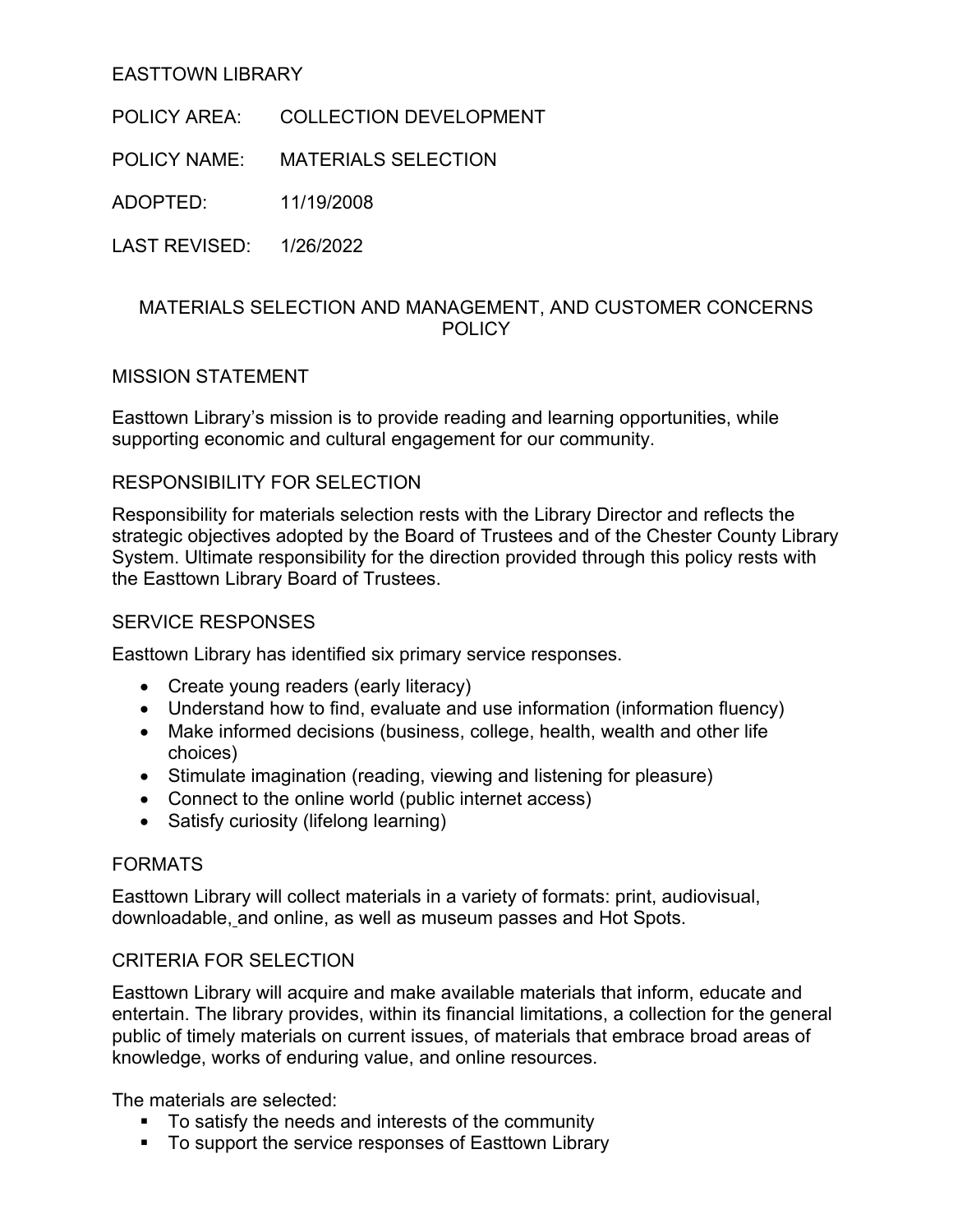To present balanced points of view within the collection

Consideration is given to:

- $\checkmark$  Access to high quality online resources
- $\checkmark$  Accuracy
- $\checkmark$  Authoritativeness
- $\checkmark$  Availability of funds
- $\checkmark$  Demand
- $\checkmark$  Existing library collection and holdings
- $\checkmark$  Interlibrary loan availability
- $\checkmark$  Literary merit
- $\checkmark$  Other community and CCLS resources
- $\checkmark$  Public interest
- $\checkmark$  Social significance
- $\checkmark$  Timeliness

Selection tools include, but are not limited to, professional and trade journals, general media, best seller lists, publishers' materials, and staff knowledge and expertise. Purchase suggestions and donations from the public are given consideration in the context of the selection policy.

The selection of materials for the collection does not constitute an endorsement of contents. Selection decisions are made on the merits of a particular item in relation to building the collection and fulfilling the service responses of Easttown Library.

The Library Director shall develop and implement a Collection Development Plan.

# GIFTS AND MEMORIALS

Gifts of books and other materials are gratefully accepted with some limitations and the understanding that they may be added to the collection, in accordance with Easttown Library selection policies and need, or disposed of. Donations added by Easttown Library become part of the general collection and are not accorded special shelving or circulation procedures. Donations not added to the collection are given to the Friends of Easttown Library who may generate funds to aid Easttown Library by selling them. Disposal of the remaining materials is at the discretion of the Friends of Easttown Library.

Easttown Library does not accept worn, outdated and musty items, materials previously discarded from Easttown Library, textbooks, encyclopedias, Reader's Digest Condensed Books, magazines, VHS or audiocassette tapes.

Memorial and monetary gifts restricted to the acquisition of materials are always welcome. The conditions under which gifts are accepted by Easttown Library are at the discretion of the Director. The donor's request for a specific subject area or format will be considered. Special gifts of books or other library materials in memory or honor of individuals may be accepted. A bookplate or other notation may be placed in them, at the discretion of the Director.

Materials donated to Easttown Library, including those as memorials, are subject to the retention and weeding criteria established for the collection as a whole. Bookplates are not transferred to other books if the original book is weeded, lost, damaged, or worn out.